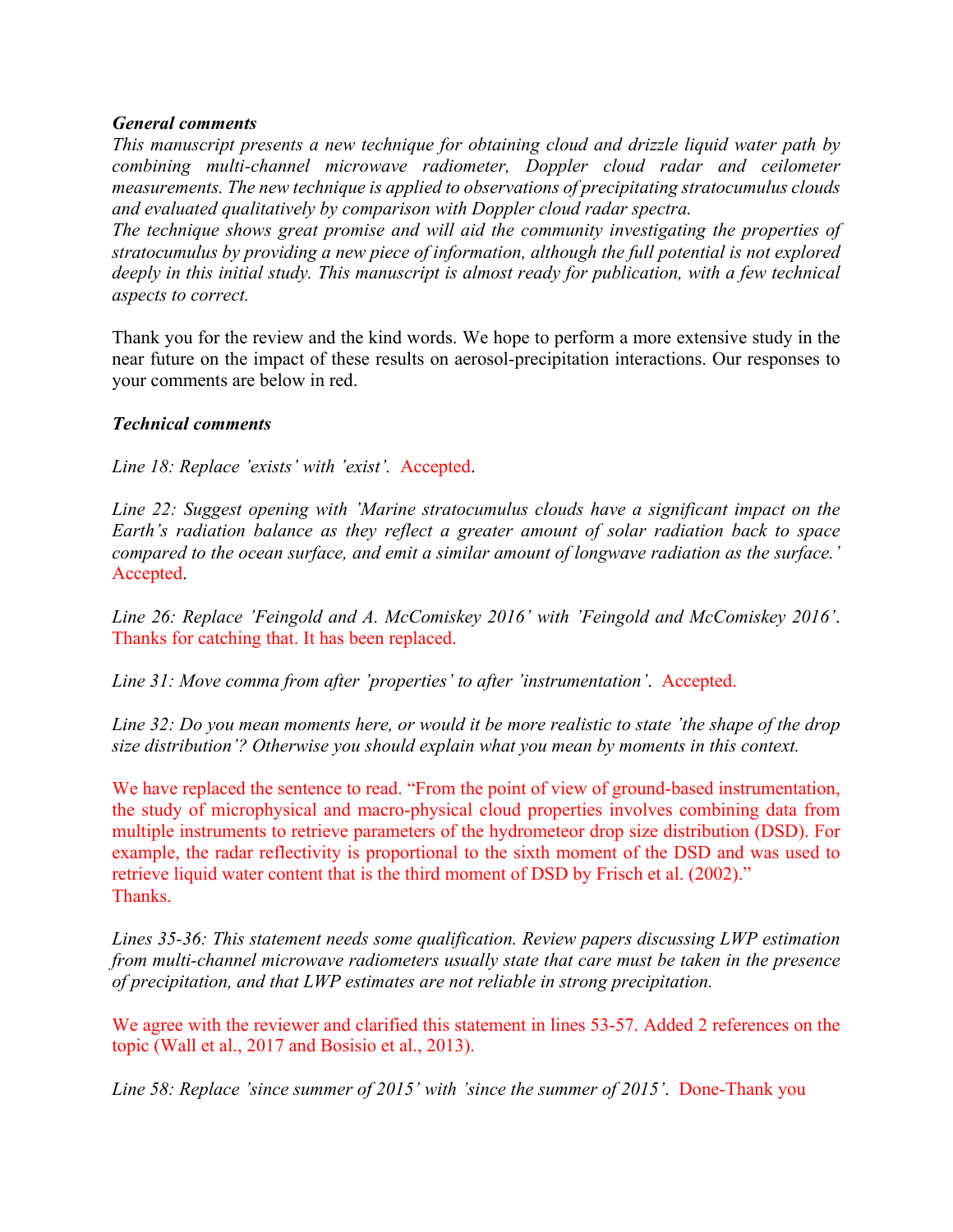*Line 61: Suggest stating 'reflectivity-weighted Doppler spectrum'*. Done

*Line 61: Replace 'Collocated to' with 'Collocated with'*. Done

*Line 63, 75, 92* and elsewhere: *Replace 'backscatter' with 'attenuated backscatter'*. Done for all instances. Thanks for pointing this important difference.

*Line 71: The correct reference for 'auto-calibration of cloud lidar' is O'Connor et al. (2004) not (2005).* Done

*Line 103: Lidar ratio for cloud droplets at 905 nm is about 19 sr, and is even lower for larger drizzle droplets.* Changed

*Line 104: The ceilometer attenuated backscatter peaks at cloud base due to the large return from the small but much more numerous cloud droplets, relative to drizzle droplets.* Changed

*Line 106: Do you mean here, 'the average modal diameter of the full drop size distribution including drizzle drops and cloud droplets'? How reasonable is this assumption considering that these are two distinct hydrometeor populations, normally giving rise to a skewed distribution if they overlap?* 

Yes, and we agree with the reviewer that this is not the optimal solution. This assumption was very much debated among the authors and we resorted to this option because there is really no sensible way of separating the two distributions. This assumption was only used in the passive retrieval as a way forward to constrain the drizzle size in the cloud. It may require a separate study to understand how optimal this assumption is. In a recent study Glienke et al. (2017) pointed out that the cloud and drizzle distributions are almost in a continuum in marine stratocumuli. However, as they are measured by separate in situ probes, and modelled through different processes, the cloud and drizzle DSD are often assumed to be separate.

Glienke, S., A. Kostinski, J. Fugal, R. A. Shaw, S. Borrmann, and J. Stith (2017), Cloud droplets to drizzle: Contribution of transition drops to microphysical and optical properties of marine stratocumulus clouds, *Geophys. Res. Lett.*, 44, 8002–8010, doi:10.1002/ 2017GL074430.

*Line 161: Small drizzle drops may not display a negative Doppler velocity if they are falling into a strong updraft. It is true to state that drizzle drops have a significant terminal fall velocity, but the observed Doppler velocity is the sum of the fall velocity and the air motion.* 

Thank you for raising this point and we agree with the reviewer that drizzle drops falling in updraft will not fall and rather go upwards, and the radar reported mean Doppler velocity is the sum of the droplet fall velocity and the air motion.

However, we resorted to converting the Doppler velocity to diameter as i) the focus of this study is on (relatively) larger drizzle drops with diameters greater than 100 micrometers that scatter radiation from the cloud and have fall velocity of 0.3 m/s spanning six Nyquist velocity bins ii) the Doppler spectra are averaged on minute timescales in an attempt to minimize the contribution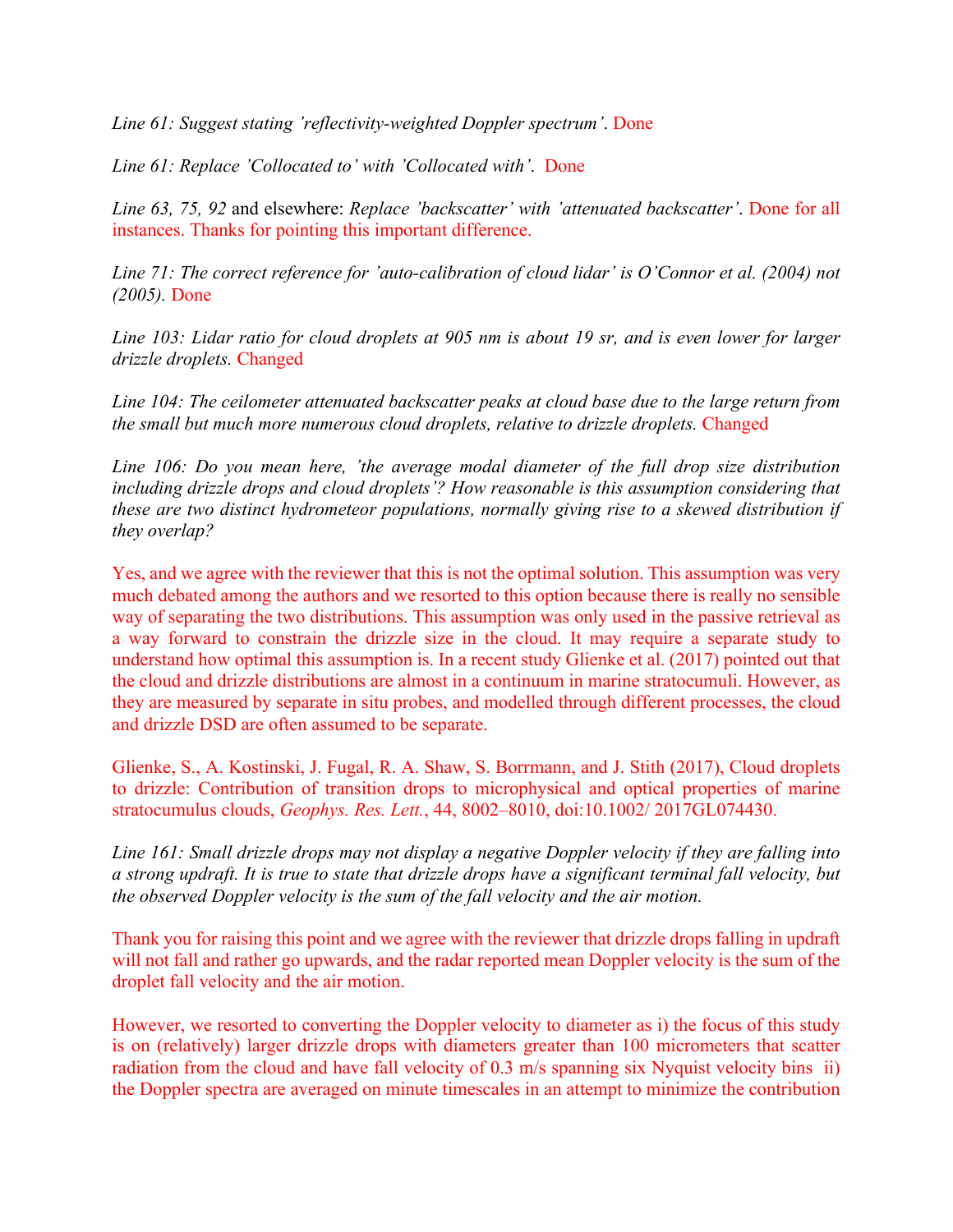from turbulence, and iii) for the cases analyzed here we didn't encounter a Doppler spectra entirely on the positive velocity.

The sentence has been rephrased as follows: "The methodology is based on the fact that the Doppler spectra of a non-precipitating cloud is centered on zero mean velocity due to their movement with turbulence, while that containing falling drizzle drops is negatively skewed due to their fall velocity. Hence, the presence of drizzle drops in a cloud introduces a negative skewness in the cloud Doppler spectra."

*Line 167: Suggest using the term 'drizzle shafts' here and elsewhere in the manuscript.* Done.

*Line 176: Suggest rephrasing to '.. are as negatively skewed as the Doppler spectra at cloud base'*. Accepted.

*Lines 177-178: The terminal fall velocity of cloud droplets is very small, and their observed Doppler velocity distribution is a result of turbulence.* Added.

*Line 185: Not quite true. For Rayleigh scattering, reflectivity is proportional to mass- squared, but the larger drizzle drops are in the Mie scattering regime.*

The reviewer is correct that for large drizzle drops that are under Mie scattering regime, the radar reflectivity is not proportional to mass-squared. Our forward model calculations show the Mie-to-Rayleigh backscatter ratio to be 1 for diameters below 400 micrometers, increasing to 1.2 for diameters of 1000 micrometers at Ka-band wavelength (Ghate and Cadeddu, 2019 JGR).

For the drizzle drops analyzed here, we estimate a maximum error of 20% due to this assumption. Further, even under the Mie scattering regime the area under the curve of the Doppler spectra will be still proportional to the mass of the condensate, albeit with a different proportionality than square. We have rephrased the sentence as follows:

"The areas under the final cloud and drizzle spectra (indicated by the red and yellow stripes respectively) are proportional to the total mass of cloud and drizzle liquid water responsible for the radar signal under the Rayleigh scattering regime with some modifications during Mie scattering regime."

*Line 264*: *Do you mean in-cloud DWP here?* Yes, it was intended above cloud base, we changed it with "in-cloud".

*Figure 1: 'together with cloud boundaries from KAZR (cloud top) and ceilometer (cloud base)' 'ceilometer attenuated backscatter coefficient'*. Changed

*Figure 4: In (a), does cloud LWP include in-cloud drizzle (DWP) or cloud droplet LWP only?* It only includes cloud droplets.

*Figure 5: 'Downward motion'. It is not clear how the x-axis is derived.*